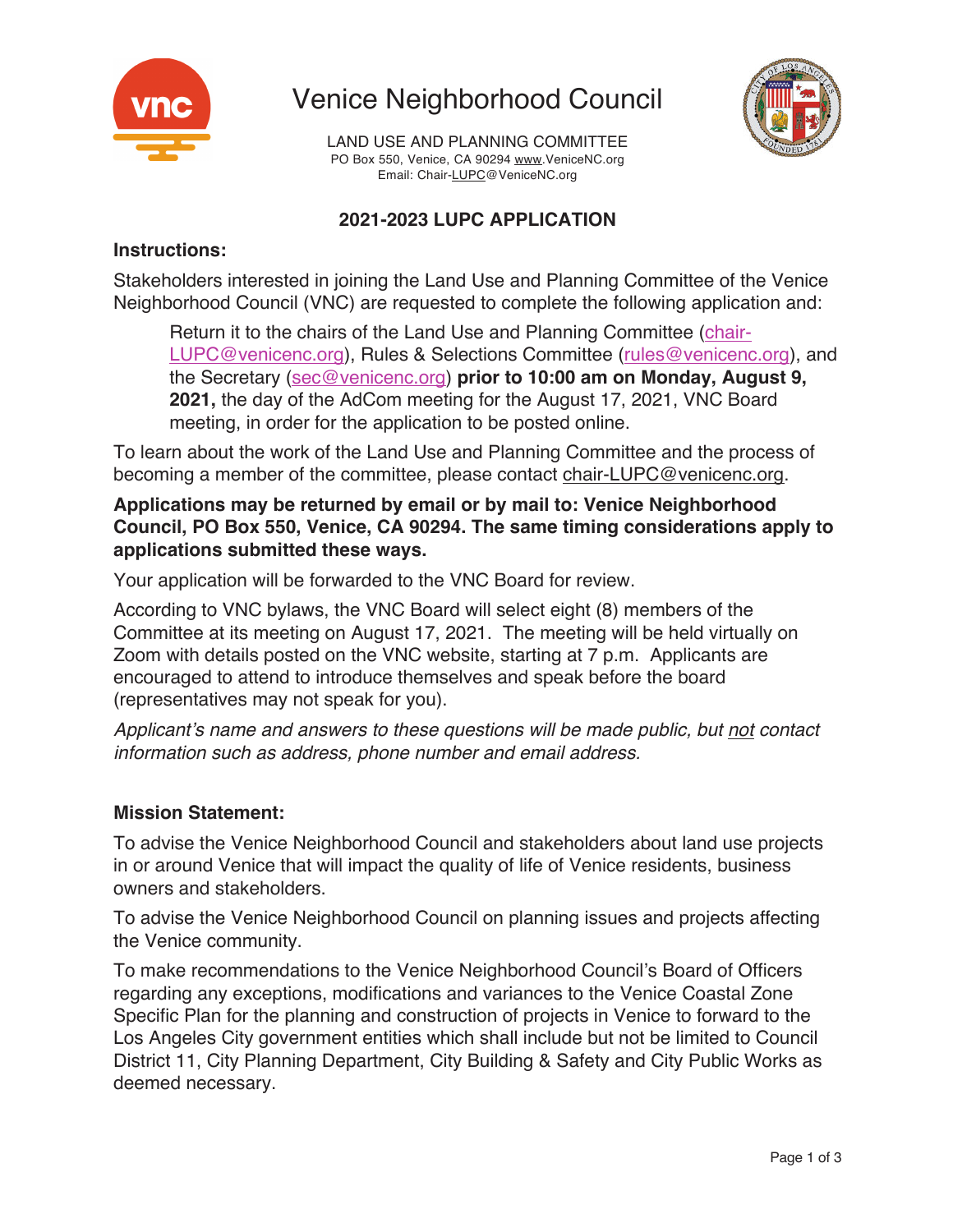# Venice Neighborhood Council

LAND USE AND PLANNING COMMITTEE PO Box 550, Venice, CA 90294 www.VeniceNC.org Email: Chair-LUPC@VeniceNC.org

| <b>Contact Information:</b>                                    |                      |                                              |
|----------------------------------------------------------------|----------------------|----------------------------------------------|
| Name: Jeff Martin                                              |                      |                                              |
| Nombre el letra de Molde                                       |                      |                                              |
| <b>Qualifying Stakeholder Address:</b><br>Dirección            |                      |                                              |
| Street address (if different): ___<br>Dirección, si differente |                      |                                              |
| City: Venice                                                   | $_{\text{State}}$ CA | Zip Code: 90291                              |
| Ciudad                                                         | Estado               | Código Postal                                |
| Email (mandatory)<br>Corero electronico (obligatorio)          |                      | Phone (mandatory):<br>Telefono (obligatorio) |

I hereby certify, that I wish to serve on the Land Use and Planning Committee of the Venice Neighborhood Council and I am a Stakeholder within the boundaries of the VNC area.

| .4/2/22<br>$\mathcal{H}$ are<br>Date<br>Stakeholder Signature<br>Firma |  |  |  |  |
|------------------------------------------------------------------------|--|--|--|--|
|------------------------------------------------------------------------|--|--|--|--|

Proof of stakeholder status via a valid credential must be presented at the August 17th Board meeting. A valid credential includes, but is not limited to one of the following: a CA Driver's License or CA Residency Card (for an address within the VNC area); a school ID Card (for a school with in the VNC boundaries); a business card (in combination with any of the following with a matching Venice address: Business license, business check, or pay stub); a recent utility bill (for an address within the VNC area); an imprinted check (including an address within the VNC area); a Pay stub (from a business within the VNC area); a Passport (only in combination with any other credential item); a school report card (from a school with in the VNC boundaries); a property tax bill (with an address within the VNC area)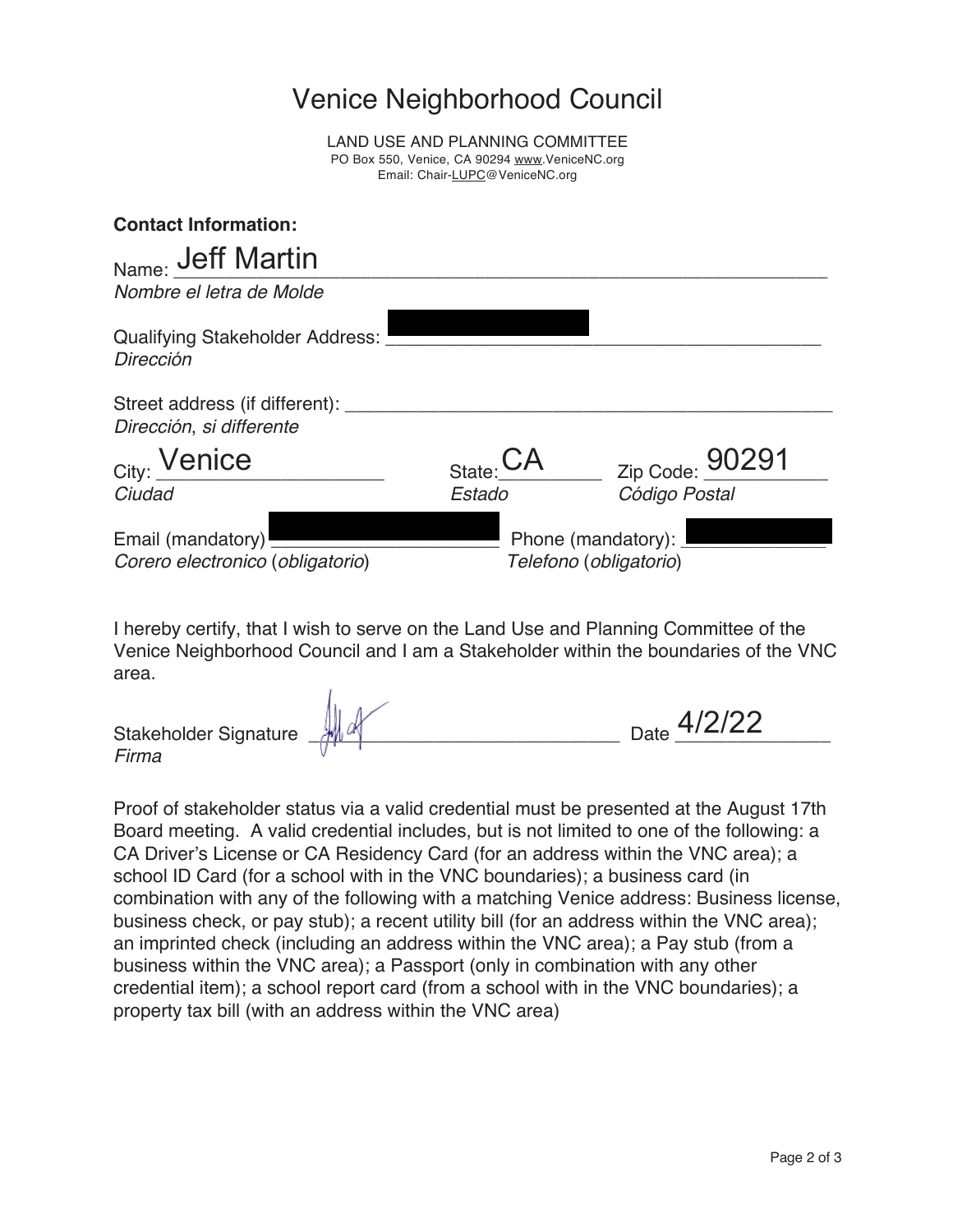# Venice Neighborhood Council

 LAND USE AND PLANNING COMMITTEE PO Box 550, Venice, CA 90294 www.VeniceNC.org Email: Chair-LUPC@VeniceNC.org

**Answer all these questions; please limit your answers to 200 words or less each**  and return to the chairs of the Land Use and Planning Committee (chair-LUPC@venicenc.org), Rules & Selections Committee (rules@venicenc.org), and the Secretary (sec@venicenc.org)

#### **Questions:**

- 1) Please explain why you wish to serve on the LUPC.
	- a) Have you served before on the LUPC or other planning and land use related committee? If so, what committee and when?
	- b) Please state your professional qualifications or related experience relevant to this position.
	- c) Please indicate your understanding of the time involved in terms of meetings and case work.
- 2) Please list your previous and/or current neighborhood or community involvement.
- 3) Please list the three most critical planning and land use issues you feel are facing the Venice Community.
- 4) Please review the Venice Coastal Zone Specific Plan and the Venice Land Use Plan (which was certified by the California Coastal Commission) and comment on your opinion of each of them.
- 5) How do you view your role in private interactions with Applicants who have projects proposed before the Land Use and Planning Committee?
- 6) What is your understanding of and opinion on the VNC Ethics/Conflict of Interest requirements?

#### **Access VCZSP at**

**http://cityplanning.lacity.org/complan/specplan/pdf/VenCoastal.pdf. Access Venice Land Use Plan at http://cityplanning.lacity.org/complan/othrplan/OPAREA/VENLUP.HTM**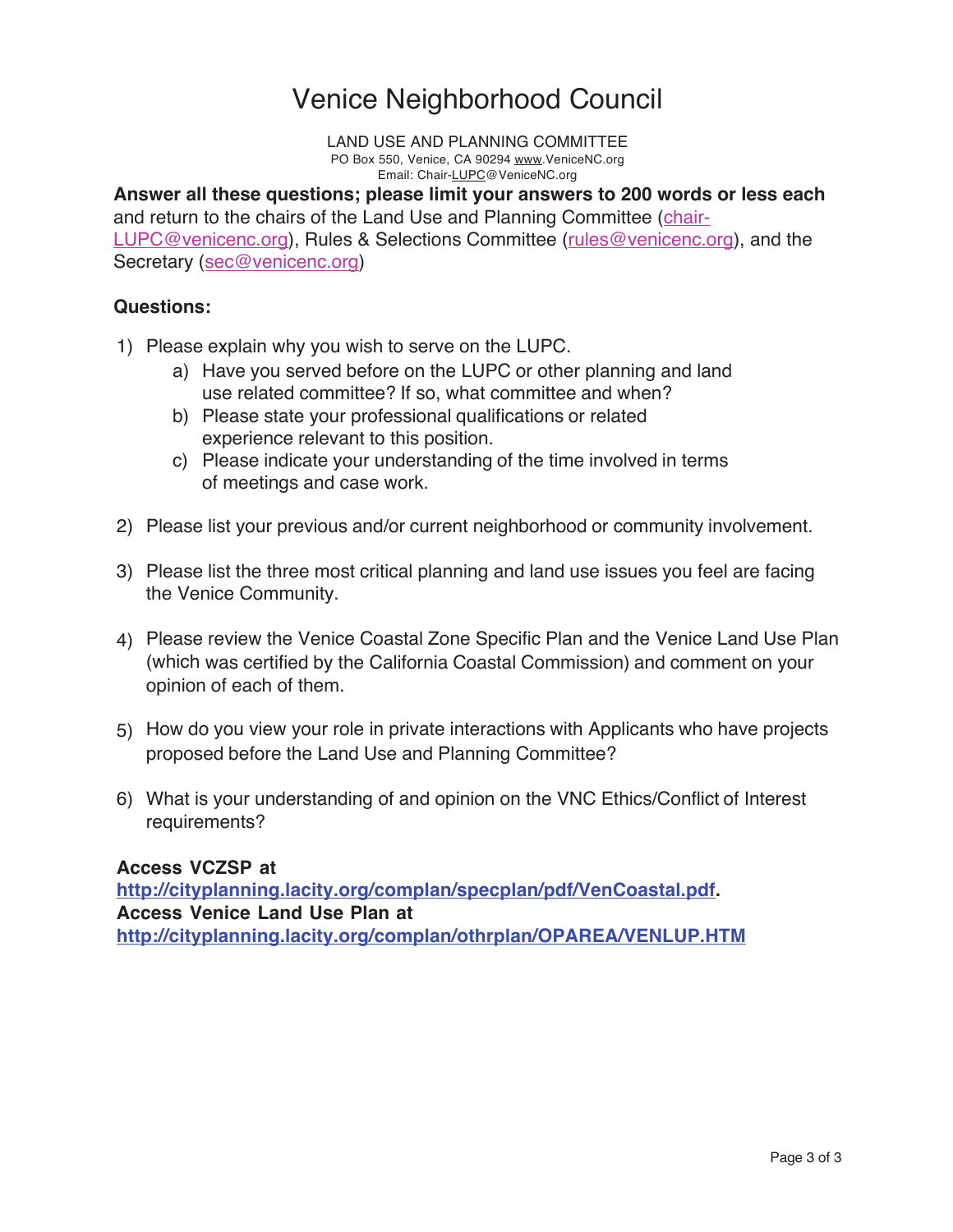#### **1) Please explain why you wish to serve on the LUPC. a) Have you served before on the LUPC or other planning and land use related committee? If so, what committee and when?**

I have not served on any committees in the past, but I hope to have the opportunity to join LUPC this coming term and be a useful contributor to the community.

#### **b) Please state your professional qualifications or related experience relevant to this position.**

As a multifamily real estate developer, I have a deep understanding of the zoning and building codes in the City of Los Angeles as well as the Venice Coastal Zone Specific Plan. I have personally developed both market rate and affordable units (including over \$4 million in affordable units for both extremely low and very low-income households) throughout the City of Los Angeles and understand the need for and costs associated with both types of housing. I have firsthand experience presenting projects to neighborhood councils, including the VNC, and feel that gives me a direct understanding of how to review case applications and communicate with the VNC board on land use issues that might arise. I also understand the importance of recommending to future applicants that they participate in community outreach to involve their neighbors and community in the design process in an effort to get buy-in and constructive feedback on their proposed designs.

In addition to my work experience, I also have an MBA from UCLA Anderson with a concentration in Real Estate and finance. While attending UCLA Anderson I took a variety of elective courses involving subjects related to development, architecture, land use & planning, and affordable housing.

#### **c) Please indicate your understanding of the time involved in terms of meetings and case work.**

I understand that there will be several hours of commitments each week related to reviewing case applications and attending community outreach meetings hosted by applicants in addition to the formal monthly LUPC meetings.

#### **2) Please list your previous and/or current neighborhood or community involvement.**

I have attended several LUPC meetings over the last 6 years as well as VNC board meetings as a stakeholder. I have also personally presented a project application at both LUPC and VNC board meetings.

#### **3) Please list the three most critical planning and land use issues you feel are facing the Venice Community.**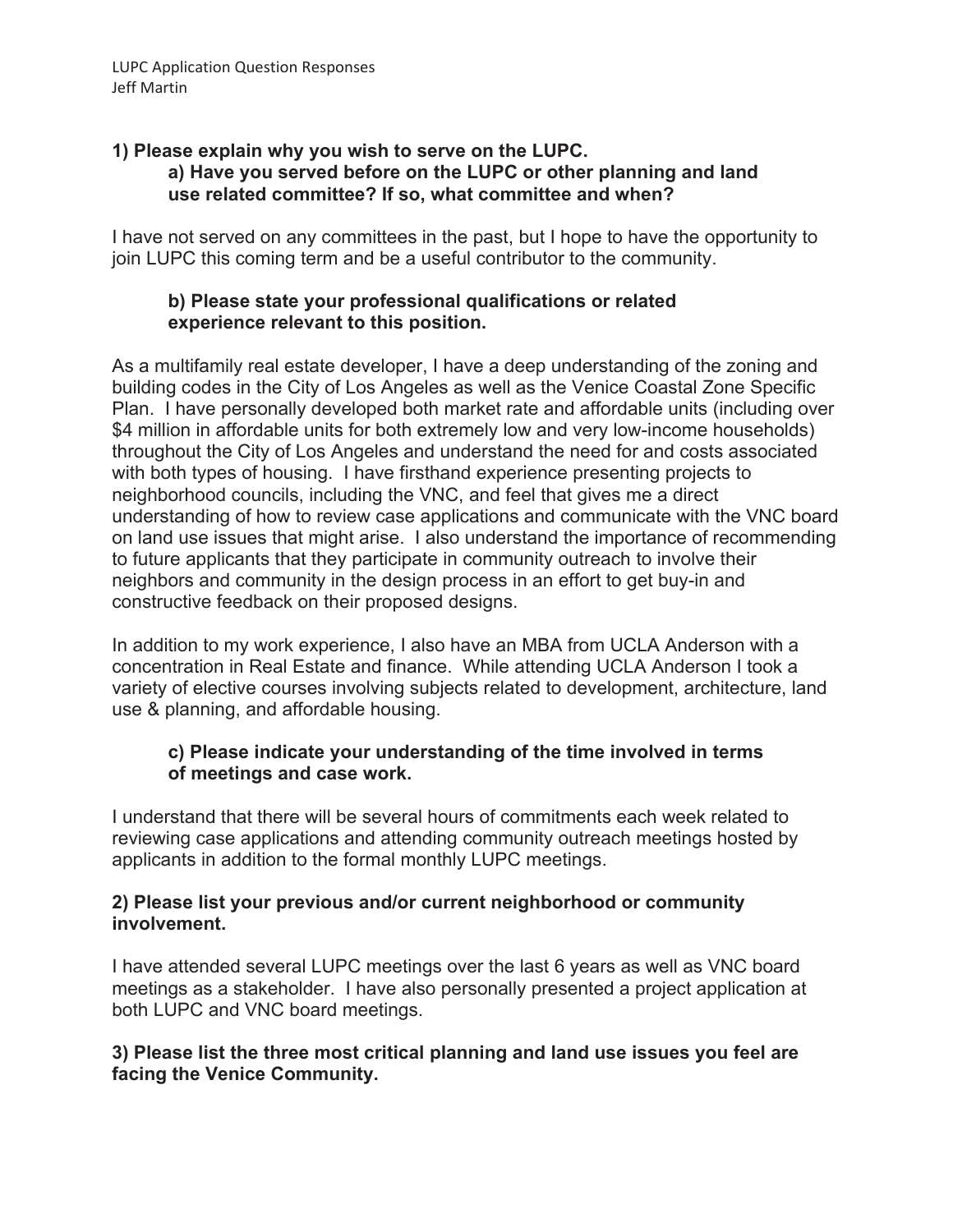1) The ongoing update and completion of the new Venice Community Plan and its future implementation.

2) Increased densification and the need for more housing. There is a significant housing shortage across the state and in Venice. It is vital that new housing be built, and that new housing must be a balance between both market rate and affordable housing so as not to displace current residents, but also allow for the inevitable growth of new residents moving to Venice like so many of us have done in the past.

3) Homelessness and cleaning up the sidewalks, beaches, boardwalk, and parks so that they are not littered, homeless encampments. Large corporate homeless housing projects located in residential areas and encampments located on sidewalks in front of people's homes is not something I am supportive of. These types of uses can be better located in non-residentially zoned areas near existing medical facilities and treatment centers that are already operating and can be more easily expanded.

#### **4) Please review the Venice Coastal Zone Specific Plan and the Venice Land Use Plan (which was certified by the California Coastal Commission) and comment on your opinion of each of them.**

Both plans provide regulations and development standards that in many cases are stricter than the City of Los Angeles' Planning and Zoning provisions of the LAMC and thus the Specific Plan provisions supersede the City's General Zoning Plan regulations when applicable. The plans also breakdown guidelines and development standards into 8 subareas within Venice. Both plans are quite old (approximately 20 years) and as a result need to be updated to account for current land use needs.

# **5) How do you view your role in private interactions with Applicants who have projects proposed before the Land Use and Planning Committee?**

I view my role as an objective reviewer and advisor to both applicants and the VNC board throughout the application process for new land use initiatives. I expect to help answer applicant's questions and guide them through the LUPC application process and help refer them to sections within the Venice Coastal Zone Specific Plan and Venice Land Use Plan when they are unaware of their project not meeting by-right zoning standards. I also expect to attend community outreach meetings hosted by applicants in order to observe and hear comments from local property owners, renters and businesses near the applicants' project site.

#### **6) What is your understanding of and opinion on the VNC Ethics/Conflict of Interest requirements?**

Ethically all members of the VNC should remain impartial and unbiased to any applicant or project being considered. If there is a conflict of interest in any application or relation